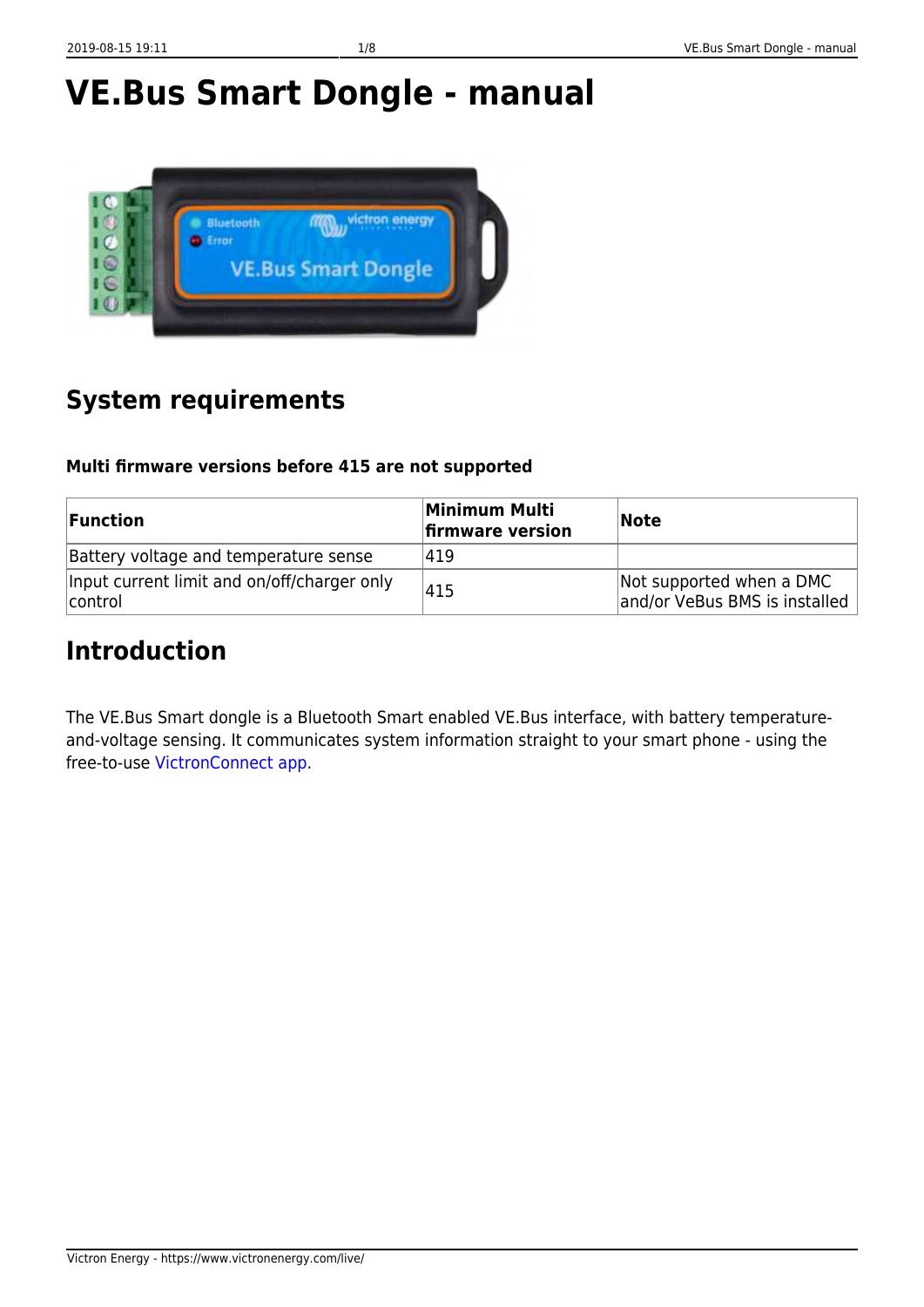

When used with Multi- inverter/chargers the dongle provides on-battery temperature and voltage sensing capabilities - allowing compensation for possible cable losses which can occur during charging and discharging. Temperature sensing allows accurate temperature-compensation during battery charge cycles. The dongle is, at present, the only way to add an "on-battery" sensing capability to the MultiPlus-II models, if they are not also connected to a [GX device](https://www.victronenergy.com/live/venus-os:start) and CANbus battery.

The dongle can be used in systems with or without a [GX device](https://www.victronenergy.com/live/venus-os:start) - such as the CCGX. In systems with a [GX device,](https://www.victronenergy.com/live/venus-os:start) and another source of temperature and voltage data (eg from a CANbus battery), the CCGX data will override temperature and voltage information from the dongle. In this role the dongle will still provide live-information via its VictronConnect interface; and it will provide firmware updates without requiring an internet connection.

When the dongle is used in systems which do not have a [GX device](https://www.victronenergy.com/live/venus-os:start), the dongle's voltage and temperature data becomes the primary source of that information, and can be used by other connected devices for voltage compensation.

In systems with a Multiplus-II, dongle and [GX device](https://www.victronenergy.com/live/venus-os:start), but no other source of temperature and voltage, the data from the dongle will also be used.

At this time, the VE.Bus Smart dongle cannot send its temperature and voltage data as part of a [VE.Smart network.](https://www.victronenergy.com/live/victronconnect:ve-smart-networking)

The VE.Bus Smart dongle is able to sense battery temperature in two ways: The default method is the dongle's on-board temperature sensor. When the dongle is mounted directly onto the battery case (using its adhesive attachment) it will sense the battery temperature directly from the battery casing. The second method - which provides improved battery temperature sensing - is available by using an optional battery-terminal mounted sensor. When this sensor is connected, the default sensor is overridden and the dongle will use this method instead.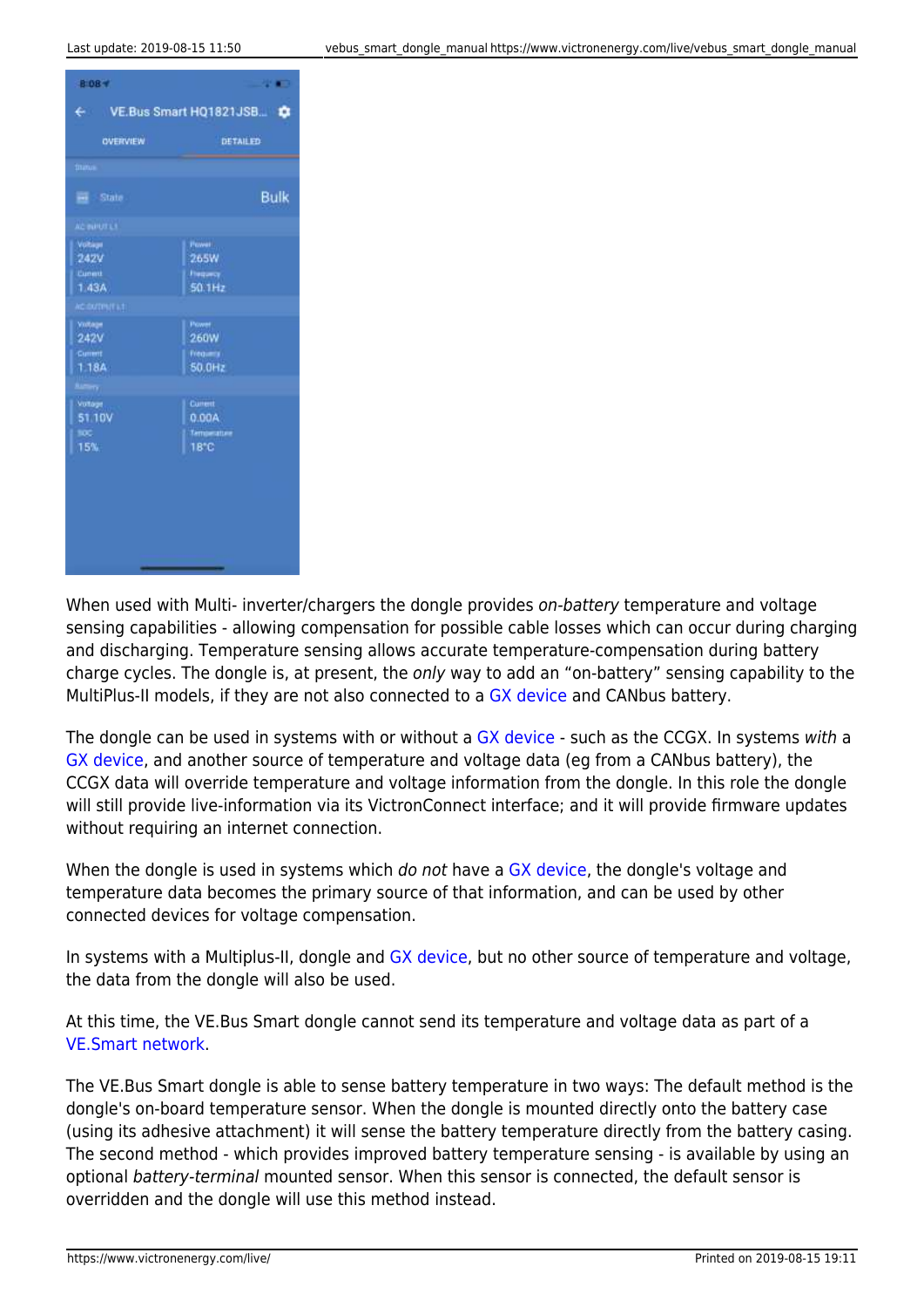## **What's in the box**

- 1. VE.Bus Smart Dongle
- 2. Red battery (+) connection wire with 10mm eyelet and inline fuse.
- 3. Black battery (-) connection wire with 10mm eyelet
- 4. Connector block with screw terminals.

Optional accessories :

1. External battery-terminal mounted temperature sensor [\(ASS000100000](https://www.victronenergy.com/accessories/temperature-sensor-for-bmv-702)). (NOTE: Currently the temperature sensor is shipped with a label "CAUTION: BMV702 only!". This caution can be ignored for the VE.Bus Smart dongle)



## **Installation**

### **Installation without battery sensor**:

- 1. Connect the red connection wire to the B+ input on the connection block
- 2. Connect the black connection wire to the B- input on the connection block
- 3. Connect the two eyelets to your battery terminals. Red wire eyelet on bat+ , black wire eyelet on bat-
- 4. For battery temperature sensing, mount the dongle on or near the battery using the dongle's adhesive mounting. If mounted near the battery, screws can be used.
- 5. Plug the connector block into the dongle.
- 6. Connect the dongle to the Multi's Ve.Bus interface, using a standard RJ45 UTP cable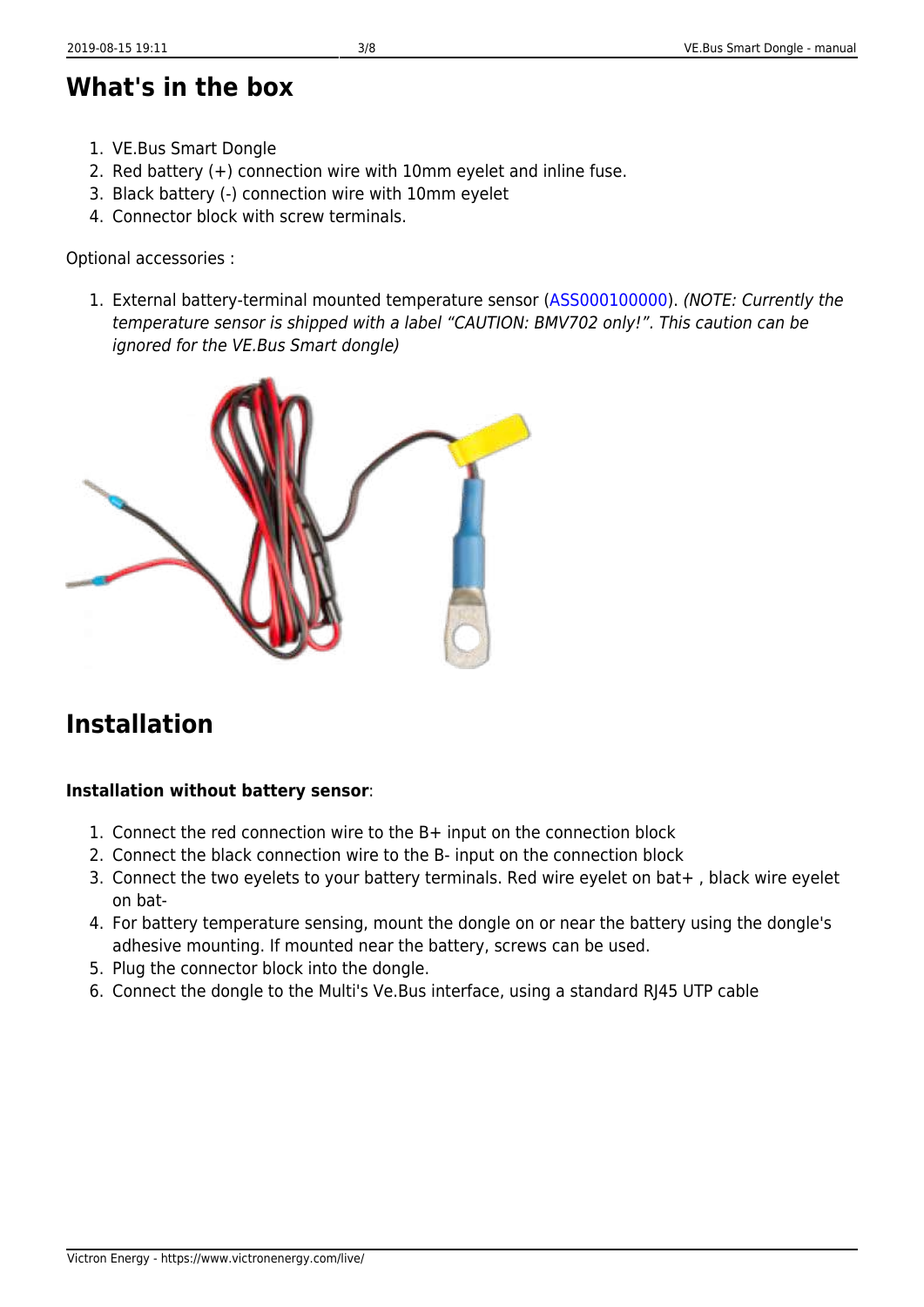

#### **Installation with battery terminal temperature sensor**:

The battery temperature sensor replaces the included red battery( $+$ ) connection wire.

- 1. Connect the temperature sensor's red connection wire to the B+ input on the connection block
- 2. Connect the temperature sensor's black connection wire to the T- input on the connection block
- 3. Connect the black connection wire to the B- input on the connection block
- 4. Connect the two eyelets to your battery terminal. Red wire eyelet on bat+ , black wire eyelet on bat-
- 5. Mount the dongle on or near the battery using the dongle's adhesive mounting. If mounted near the battery, screws can be used.
- 6. Plug the connector block into the dongle.
- 7. Connect the dongle to the Multi's Ve.Bus interface, using a standard RJ45 UTP cable

### **LED Status codes**

Ve.Bus Smart has two LEDs: a Bluetooth status LED (blue), and an Error LED (red).

On power-up, the Bluetooth LED will be slow-blinking - indicating that the device is ready to accept a Bluetooth connection.

If both LEDs remain illuminated, something is wrong with the Ve.Bus Smart unit (Hardware error).

When the LEDs are alternating quickly for more than 30 seconds, the Ve. Bus Smart is in firmware update mode and will need to complete the update before it can be used. Firmware updates are performed (where necessary) after connecting to VictronConnect.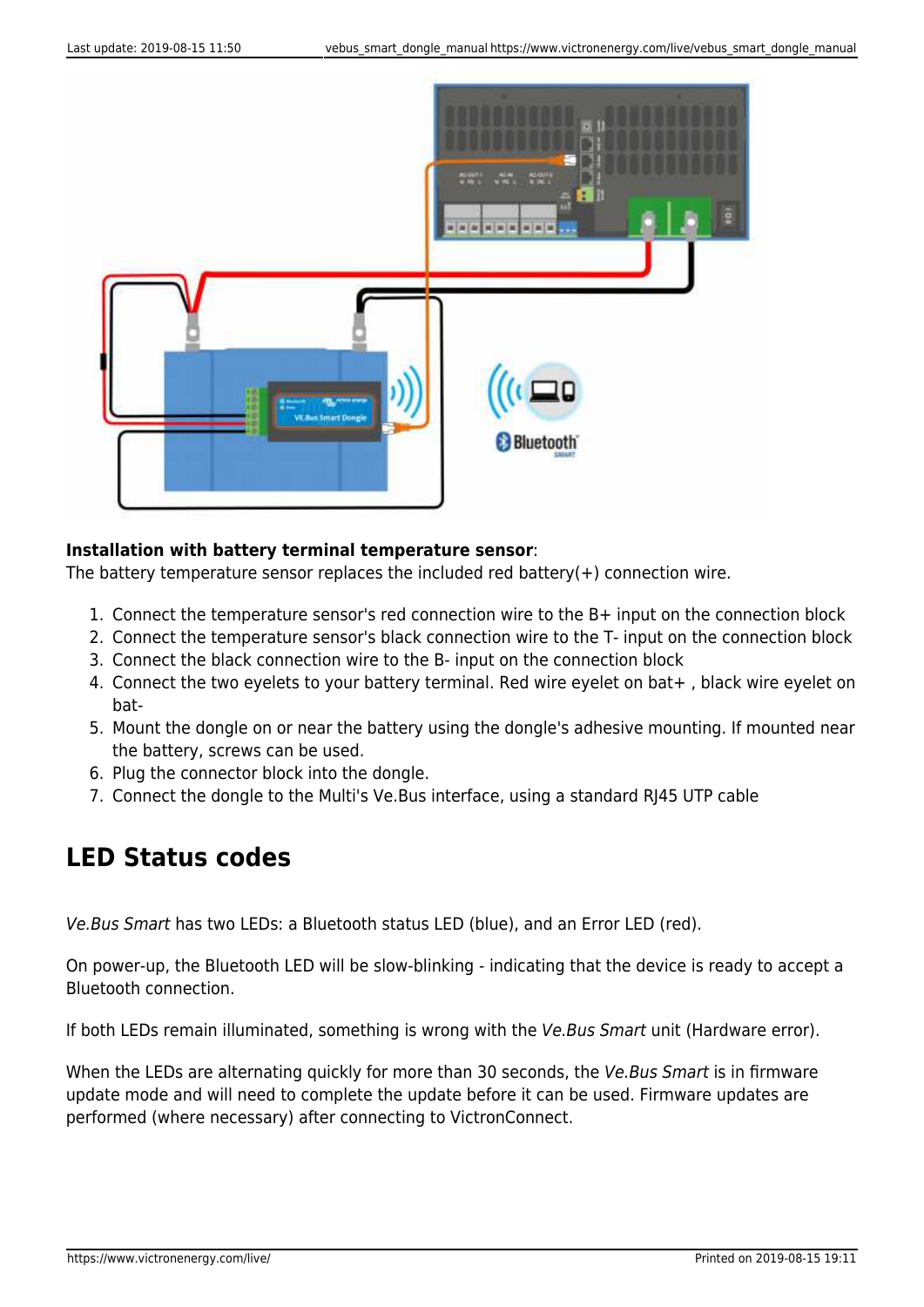

UPDATE





## **Modes of operation**

The dongle can operate both as a *primary* and a background information source. It will assume either role automatically depending on whether a [GX device](https://www.victronenergy.com/live/venus-os:start) (CCGX/VenusGX/OctoGX) is present in the system.

Due to restrictions in the VE.Bus communication protocol only one device can access data such as power readings.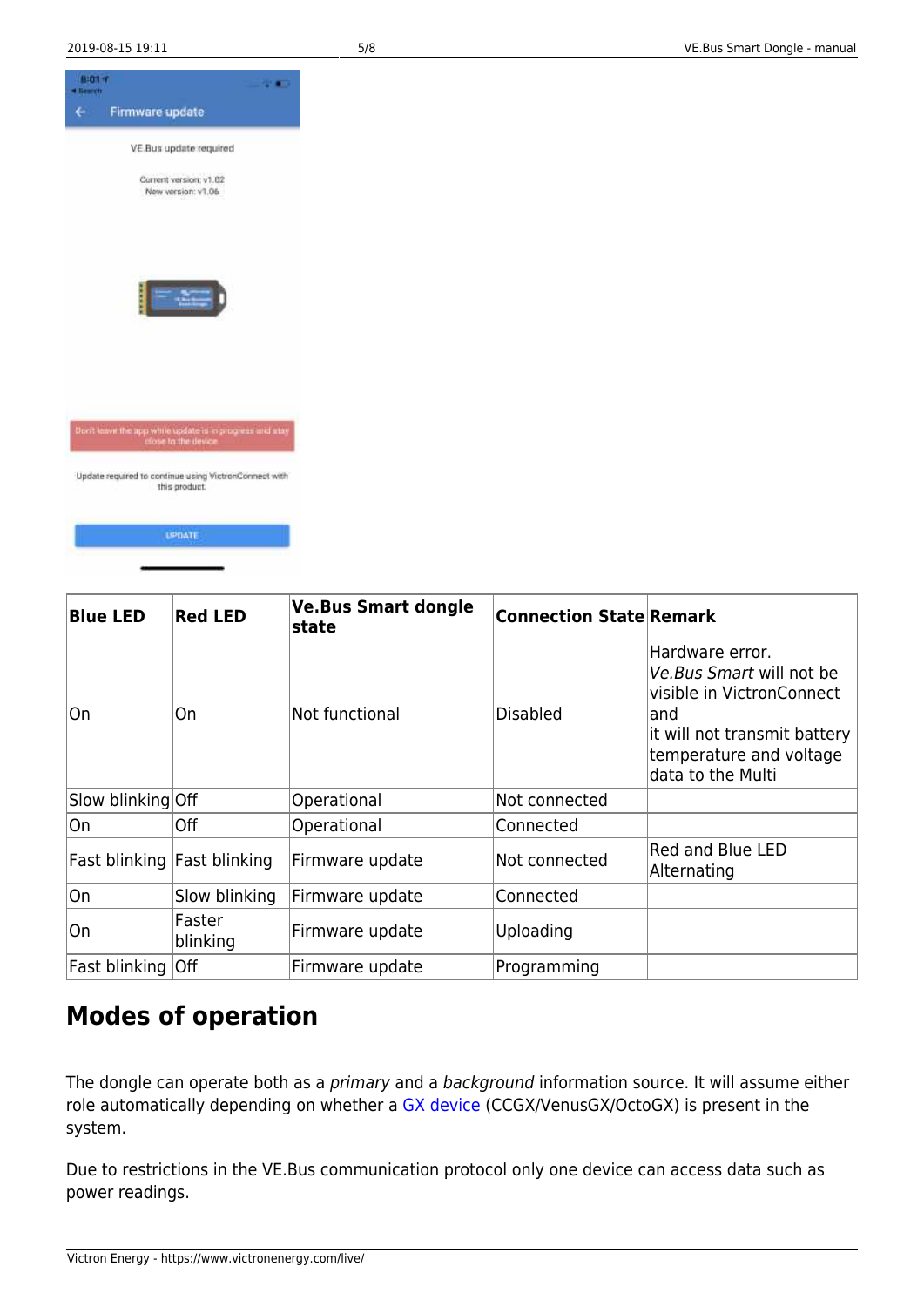A [GX device](https://www.victronenergy.com/live/venus-os:start) has priority over the dongle and should always be able to access all data. When power is applied to the dongle - or after a firmware update - the dongle will startup in background mode. VE.Bus communication ports will be monitored for 30 seconds. If during this time no [GX device](https://www.victronenergy.com/live/venus-os:start) is detected the dongle will switch to primary mode, and all supported data will be available. While switching modes VictronConnect will temporarily indicate an "unknown" VE.Bus state. The dongle continuously monitors [GX device](https://www.victronenergy.com/live/venus-os:start) activity on the VE.Bus. As soon as a [GX device](https://www.victronenergy.com/live/venus-os:start) is detected it will switch itself to background mode.

Likewise, the dongle also monitors VE.Bus communication in order to discover if a [GX device](https://www.victronenergy.com/live/venus-os:start) is supplying the Multi with battery voltage and temperature data. It takes around 4 minutes after power on, or reset, before the dongle decides whether or not to transmit the battery voltage and temperature.

When no Multi is connected VictronConnect will list the 'VE.Bus Smart Dongle' in the device list. In this case the dongle can be used as a Voltage/Temperature sensor.



It takes a bit of time before a Multi is detected. When the dongle detects a Multi, VictonConnect will identify the Multi in the Device list. Shortly after updating the firmware in VictronConnect only the dongle will show up in the device list. If connected, a re-scan will reveal the Multi.

# **Victron Connect Screenshots**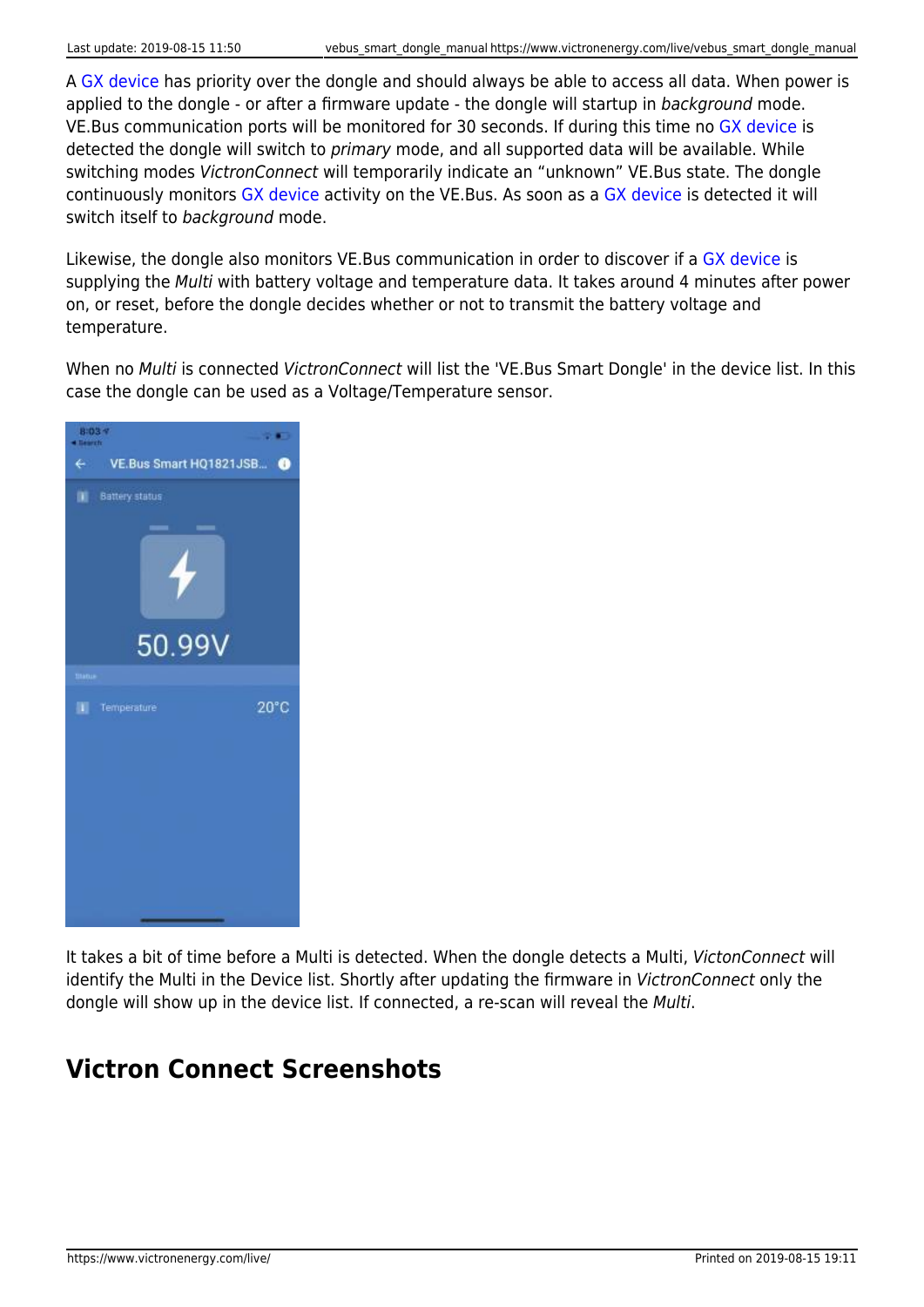

# **Troubleshooting**

See both the [VictronConnect manual](https://www.victronenergy.com/live/victronconnect:start) and the [VE.Smart Network manual.](https://www.victronenergy.com/live/victronconnect:ve-smart-networking)